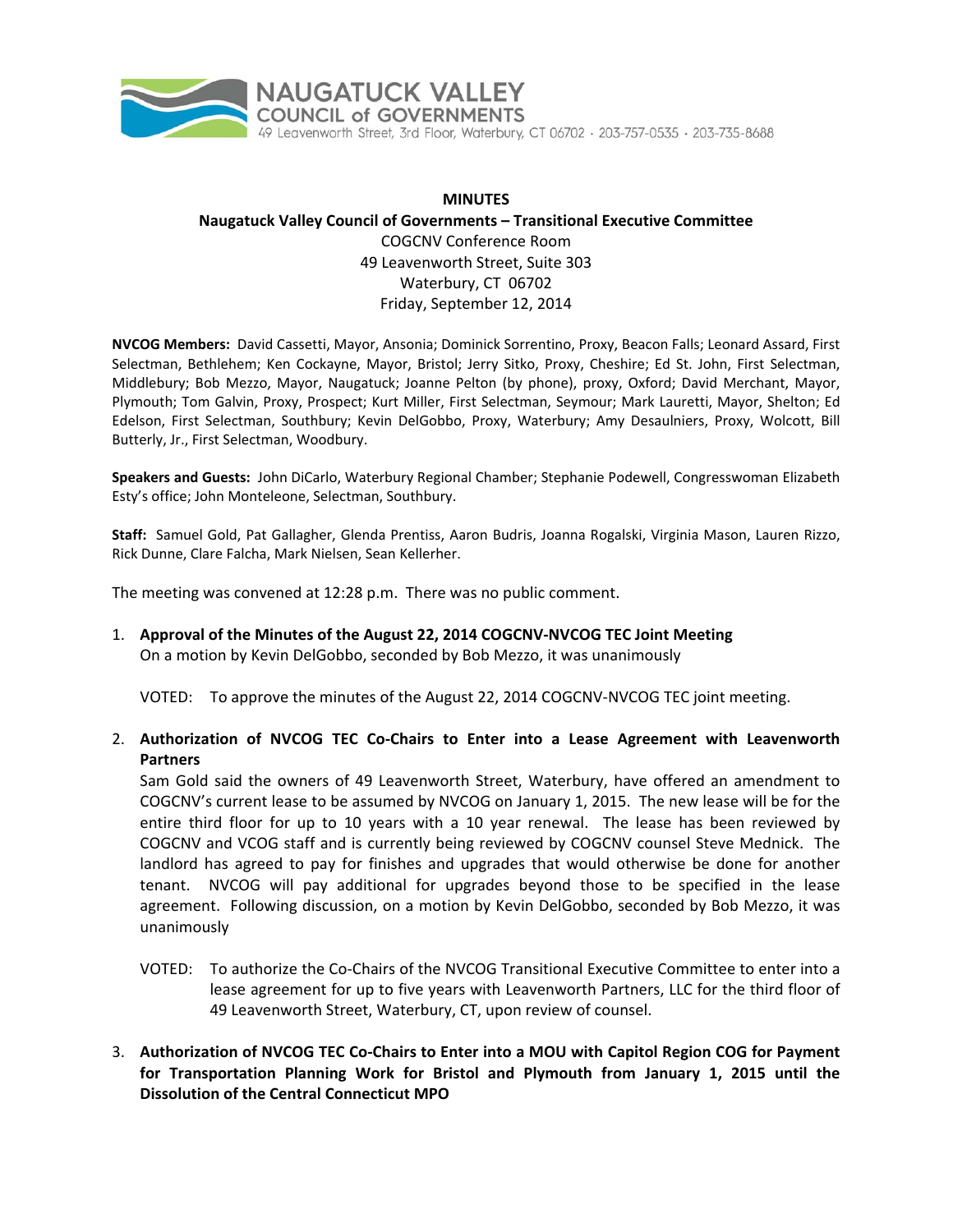Samuel Gold explained that the Central CT Regional Planning Agency (CCRPA) will cease to exist after 12/31/14. One of CCRPA's responsibilities is providing transportation planning services to Plymouth and Bristol. On 1/1/15, the Capitol Region Council of Governments will take over the hosting of the Central CT Metropolitan Planning Organization (MPO) and its transportation planning responsibilities. A draft MOU to share the responsibilities of running the MPO with Capitol Region has been prepared. Capitol Region will be the host and NVCOG will be a subcontractor. In exchange, Capitol Region will enter into a contract with NVCOG to share the portion of transportation planning funds owed to Bristol and Plymouth, based on a per capita formula. This is intended to be a short term, interim arrangement, as it is hoped the MPOs will be redesignated by 7/1/15, but if there are any delays, the MOU with Capitol Region would last as long as necessary. The goal is to have Bristol and Plymouth first join the Central Naugatuck Valley MPO and then eventually, perhaps in tandem with the Valley COG towns, join a new Naugatuck Valley Metropolitan Planning Organization having the same boundaries as the new COG.

Mr. Gold also said the federal transportation planning grant that an MPO receives requires a 20% non-federal match, 10% coming from the state and 10% coming from the municipality. Capitol Region plans to create an arrangement where they will reimburse NVCOG. They will also have to demonstrate to the Federal Highway Administration that the required 10% match has been met. Some assessment of dues for Bristol and Plymouth will need to be determined for the second half of 2015 to meet their non-match requirement of the transportation planning grant. The other municipalities, through payment of COGCNV or Valley COG dues, have already met the match for their respective planning grants. Mayor Cockayne had some questions regarding the match and funds coming from OPM. It was agreed that discussion of this topic will take place at a future date. On a motion by Ken Cockayne, seconded by Bill Butterly, it was unanimously

VOTED: To authorize the Co‐Chairs of the NVCOG Transitional Executive Committee to enter into an agreement with Capitol Region for funding for Bristol and Plymouth starting January 1, 2015.

## 4. Authorization of NVCOG TEC Co-Chairs to apply for State Grant-in-Aid (SGIA) Notice of Grant **Award**

Rick Dunne said that under a new formula, there is State Grant-in-Aid available to the regions this year. He noted that both Valley COG and COGCNV anticipated this OPM funding in their respective budgets. Now that agreements are being entered into on behalf of NVCOG, as it is certified and set‐ up, it is eligible to receive the funds directly. In discussions with the co‐chairs, it was determined that the preference is to get funds into NVCOG's coffers. An employer identification number has been secured, as well as a state tax certificate, and bank accounts are being set up for NVCOG. He said the motion today would be for a request that the co-chairs be empowered to issue a letter to the Secretary of OPM requesting that the State Grant‐in‐Aid funds be issued in the name of the Naugatuck Valley Council of Governments for fiscal year 2015. Mr. Dunne said this plays into a number of other issues, such as entering into a lease agreement. He noted that an agreement has been entered into for the services of a search consultant and other outside contracts are being contemplated. He introduced Valley Financial Manager Clare Falcha who passed out a schedule of one-time merger expenses that are anticipated for the formation of NVCOG from now until 1/1/15. He noted that other expenses may arise and that there might be other expenses incurred by the two COGs that are not accounted for in the schedule. He said possibly at the next meeting, he would be looking for endorsement of expenditure items. He reviewed the schedule of merger expenses and the options shown on it for a cost allocation by the number of member towns or by population. He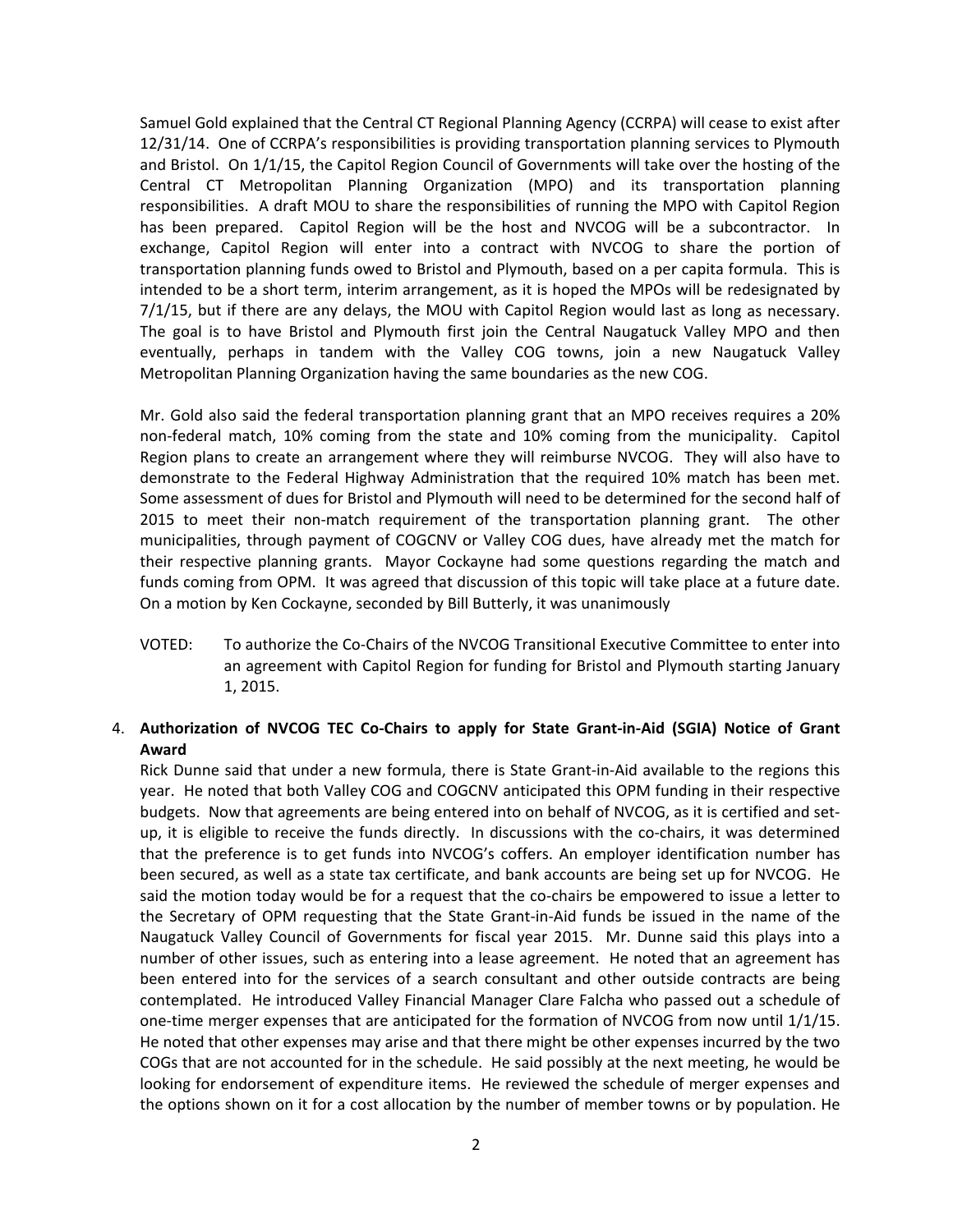felt that the population split might be more appropriate because the OPM grant has a per capita component. He noted he was looking for authorization to get the SGIA funds into the coffers of NVCOG and had prepared the schedule of one‐time merger expenses in an advisory way to have the COG members review it and ask any questions.

Ed Edelson pointed out that the columns labeled as NVCOG should actually be labeled COGCNV. He reiterated that the figures are estimates of one-time expenses. Rick Dunne said that moving costs for NVCOG had not been allocated. He said it really didn't matter if they were allocated or not, as when the two agencies are merged all residual funds, through an asset transfer agreement, would come into the new NVCOG. Mr. Edelson said authorization was being sought for the co‐chairs of NVCOG TEC to write to OPM to get them to release the funds, which might be anticipated within the next two or three weeks. The funding would enable NVCOG to start writing checks, rather than having expenses come half out of one organization and half out of the other. On a motion by David Cassetti, seconded by Ken Cockayne, it was unanimously

VOTED: To authorize the TEC Co‐Chairs to apply for State Grant‐in‐Aid (SGIA) Notice of Grant Award (NOGA) with State Office of Policy & Management in the name of the Naugatuck Valley Council of Governments for the fiscal year end 2015.

Rick Dunne said there will be changes when going forward with the VCOG and COGCNV budgets, as the SGIA revenue will no longer be anticipated in their respective budgets. Ed Edelson said that speaking from the COGCNV point of view, if there are expenditures and insufficient funds because they went to the new organization, there would be a request for funds to be loaned or transferred out.

### 5. **Update on CT DEEP Proposed MS4 Municipal Storm Sewer Permit Renewals**

Aaron Budris said the current General Permit for the Discharge of Stormwater from Small Municipal Separate Storm Sewer Systems (MS4) was issued on January 9, 2004, and has been reissued without modifications since then. The purpose of the general permit is to protect state waters from urban stormwater runoff through municipal separate storm sewer systems. The current permit regulates 113 MS4s across the state based on 2000 census designation of urbanized area, including all municipal systems in the new NVCOG region with the exception of Bethlehem.

The CT Department of Energy and Environmental Protection (DEEP) plans to re‐issue the MS4 General Permit with modifications, and on July 7, 2014 released a draft of the permit with proposed changes. At outlined in Memorandum 090514S, COGCNV staff identified a number of proposed changes with serious impacts to municipalities.

At a public information meeting on August 6, DEEP representatives explained that the issued draft was intended to be a starting point for dialogue, and they allowed for a 60 day public comment period. COGCNV staff submitted a letter which was endorsed by the CNV Regional Planning Commission. The letter expressed concern about the potential fiscal impact of some of the changes, and requested that DEEP rewrite the permit keeping in mind economic constraints at the municipal level. DEEP announced that they have been petitioned to hold a public hearing, and should be scheduling one sometime in the fall along with an additional opportunity for public comment. COGCNV staff will continue to follow developments and will keep municipal officials apprised of any developments.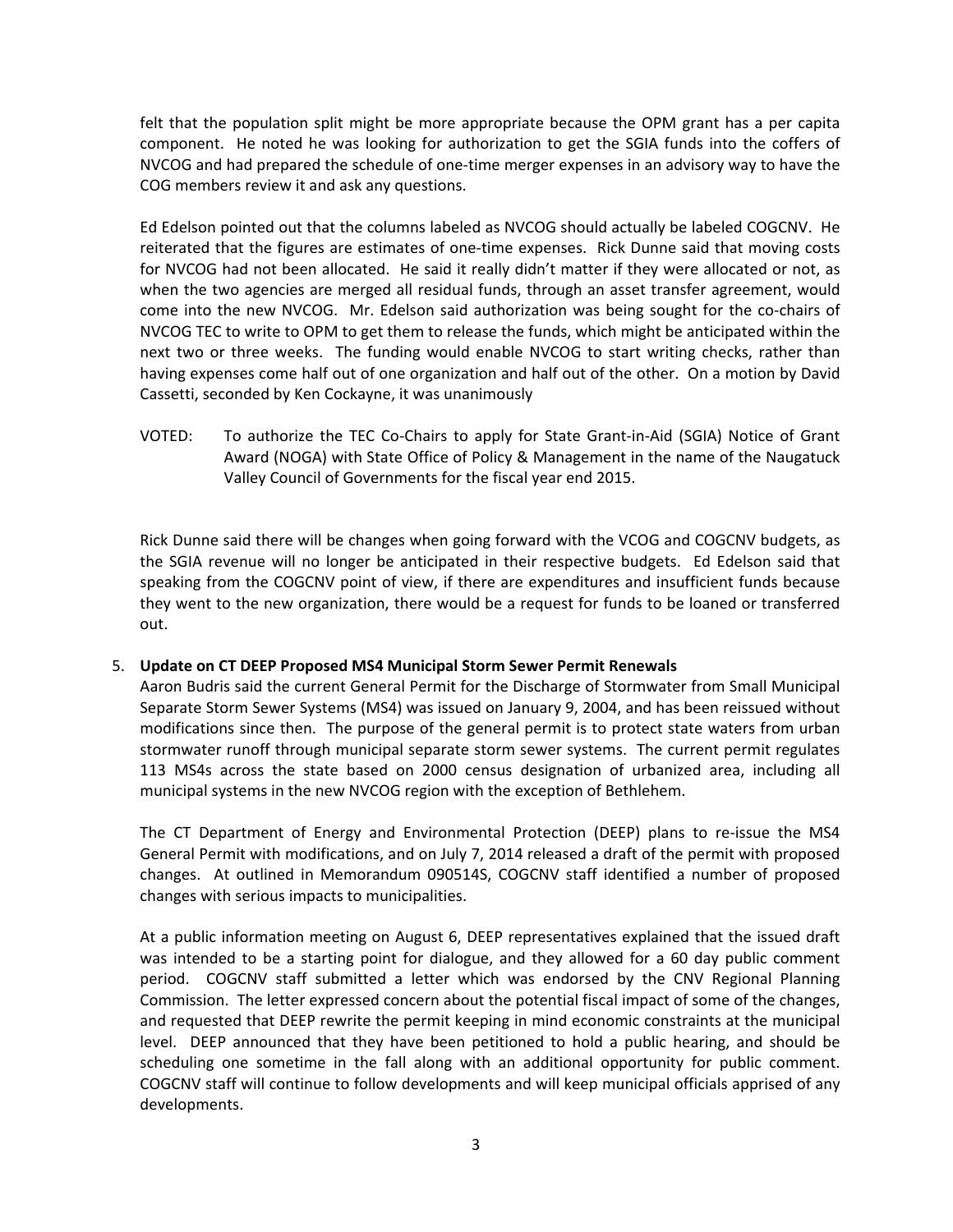Additionally, it was suggested that Samuel Gold's September 3 letter to Christopher Stone at DEEP might be modified as something the COG members could send to the state legislators to express their concerns with the proposed modifications.

### 6. **NVCOG Formation Update**

a. *Authorization of Transitional Executive Committee to Procure Consulting Services* – Ed Edelson said Kurt Miller and he agree that the current executive directors are spending a lot of time on administering the COG formation process. In order to help them return their focus to their day to day work, Mr. Miller said it would be in the best interest of the 19 towns to bring in an interim management consultant to manage the process, thus removing the burden from Mr. Gold and Mr. Dunne. The consultant would report to the board through both the co-chairs, be assigned a specific staff, and manage the overall process. Instead of the executive directors giving information to the co‐chairs, the co‐chairs would get the information at the same time from one person. The consultant would be responsible for getting the necessary information from Mr. Dunne and Mr. Gold, as well as staff. Mr. Miller also said that with the subcommittees beginning to really take shape now and have impact, it is extremely important to have someone manage those processes and can help move them along. Mr. Miller hopes to assign staff from both COGCNV and Valley COG to work directly for the interim management consultant. He would also like to have this individual be allowed to choose an attorney to help manage the process, which would allow the attorneys for each COG to focus on the needs of the individual COGs. Mr. Miller said the person who came to mind for the position was Peter Burns. Mr. Miller also said that he felt many COG members were familiar with him and that Mr. Burns has a level of credibility and an understanding of the process, as well as a rapport with a number of the municipalities. Mr. Miller said the other members of the executive director search committee are comfortable and on board with the decision to hire Mr. Burns, and so he was now bringing the matter to group at large to see how they wish to proceed. Mr. Edelson clarified that Mr. Burns will not be a decision maker, but rather a facilitator or administrator. Jerry Sitko inquired about the scope of services and requested that the CEOs see a copy of it before anything is entered into. Kevin DelGobbo agreed that the hiring of Mr. Burns for a very short term basis would allow each COG to keep focus on the business at hand while insuring that a fully fleshed out NVCOG was in place for January 1. Mr. Miller said this is not perceived as being a full time position, and should only take 5 – 10 hours per week. In response to a query by Jerry Sitko, Mr. Miller said the rate would be \$100/hour with an amount not to exceed \$12,000. Mr. Miller said Mr. Burns might want to bring in additional consultants or an attorney and, administratively, he would pay for that himself. If the board is willing to move forward, Mr. Burns would begin on September 22. In response to a question, Mr. Miller said Mr. Burns was the only individual approached about this position. Mr. Cassetti and Mr. Lauretti said Mr. Burns is well versed in government and had been a former economic development commissioner. On a motion by David Cassetti, seconded by Mark Lauretti, it was unanimously

VOTED: To hire Peter Burns as an interim management consultant.

### 7. **Other**

Virginia Mason updated the members in DEMHS Region 5 on emergency planning activities. A training session will take place on October 8 at the Watertown Fire Department. Five COGCNV towns have not yet named recovery coordinators. The Citizens Corps conference takes place on